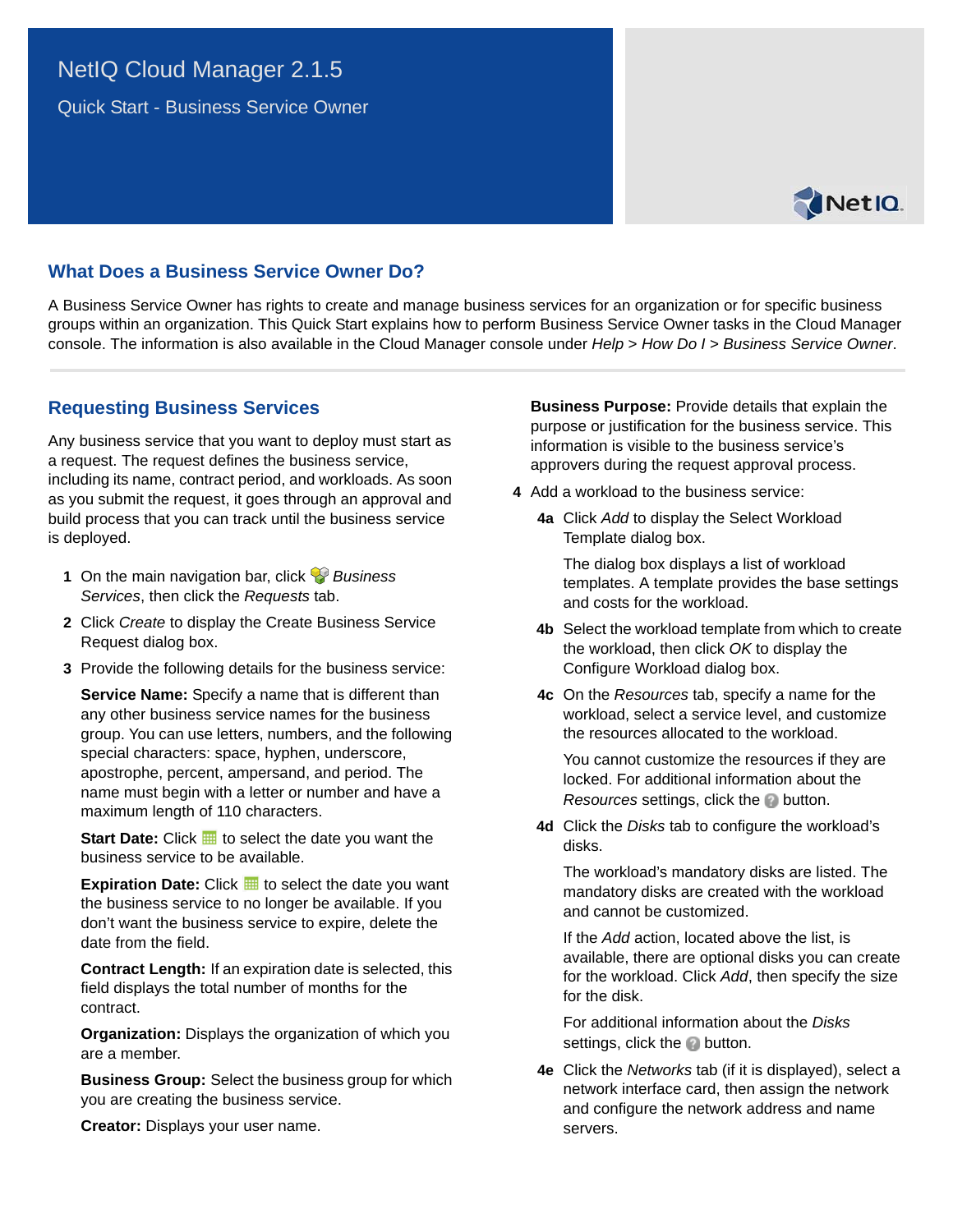For additional information about the *Networks* settings, click the **button**.

**4f** (Optional) Click the *Windows Settings* tab (if it is displayed), then provide an Administrator account password, computer name, and workgroup or domain information.

If you do not provide this information, a Cloud Administrator will provide it before the workload is built. For additional information about the *Windows Settings* settings, click the **button**.

**4g** (Optional) Click the *Windows Licensing* tab (if it is displayed), then provide a Windows product key, and registration name.

If you do not provide this information, a Cloud Administrator will provide it before the workload is built. For additional information about the *Windows Licensing* settings, click the **button**.

**4h** (Optional) Click the *Linux Settings* tab (if it is displayed), then provide a host name and domain name.

If you do not provide this information, a Cloud Administrator will provide it before the workload is built. For additional information about the *Linux Settings* settings, click the **button**.

**4i** (Optional) Click the *Console Access* tab, then set the password for VNC access to the workload.

If you do not provide this information, a Cloud Administrator will provide it before the workload is built. For additional information about the *Console*  Access settings, click the **button**.

- **4j** Click *OK* to save the workload and add it to the *Workloads* list.
- **5** Add any additional workloads to the business service.

You can add additional workloads by repeating [Step 4](#page-0-0) or by copying an existing workload and then modifying it as necessary. To copy a workload:

- **5a** Select the workload to copy, then click *Copy*.
- **5b** Select the number of copies to create, and provide a unique name for each copy.
- **5c** Click *OK*.

The new workloads are added to the *Workloads* list.

**5d** Edit each new workload to provide any missing information.

Each new workload contain as much of the original information as possible, but information such as network addresses, Windows computer names, and Linux host names are not copied because they need to be unique for each workload.

**6** (Optional) Give other users ownership rights to the business service.

The *Users* list lets you see any users who have been explicitly assigned ownership rights to the business service. It does not show users who inherit ownership rights to the business service through their roles.

Depending on the rights you have, you might only be able to view the list of users, or you might be able to add users. If you have rights and want to add a user:

**6a** Click the *Users* tab, then click *Add*.

**6b** Select users from the two lists.

The *Members* list displays all users who are members of the business service's organization. The *System Users* list displays users who are not members of the organization.

You can Shift-click and Ctrl-click to select multiple users (or user groups).

**6c** Click *OK*.

The users are added to the list.

**7** Click *Save* to add the request to the *Requested Services* list without submitting it.

or

Click *Submit* to add the request and submit it for approval.

# **Managing Deployed Business Services**

You can cycle (start, suspend, stop) a deployed business service's workloads, open a remote console to a workload, and give other users access to the business service.

#### STARTING, SUSPENDING, OR SHUTTING DOWN A WORKLOAD

- **1** On the main navigation bar, click *Business Services*, then click *Deployed*.
- **2** Select the business service with the workload you want to cycle, then click *Manage*.
- **3** In the *Workloads* list, select the workload.
- **4** Click one of the following controls:
	- Start the workload.
	- **II** Suspend the workload.
	- Shut down the workload.
- **5** Click *Close*.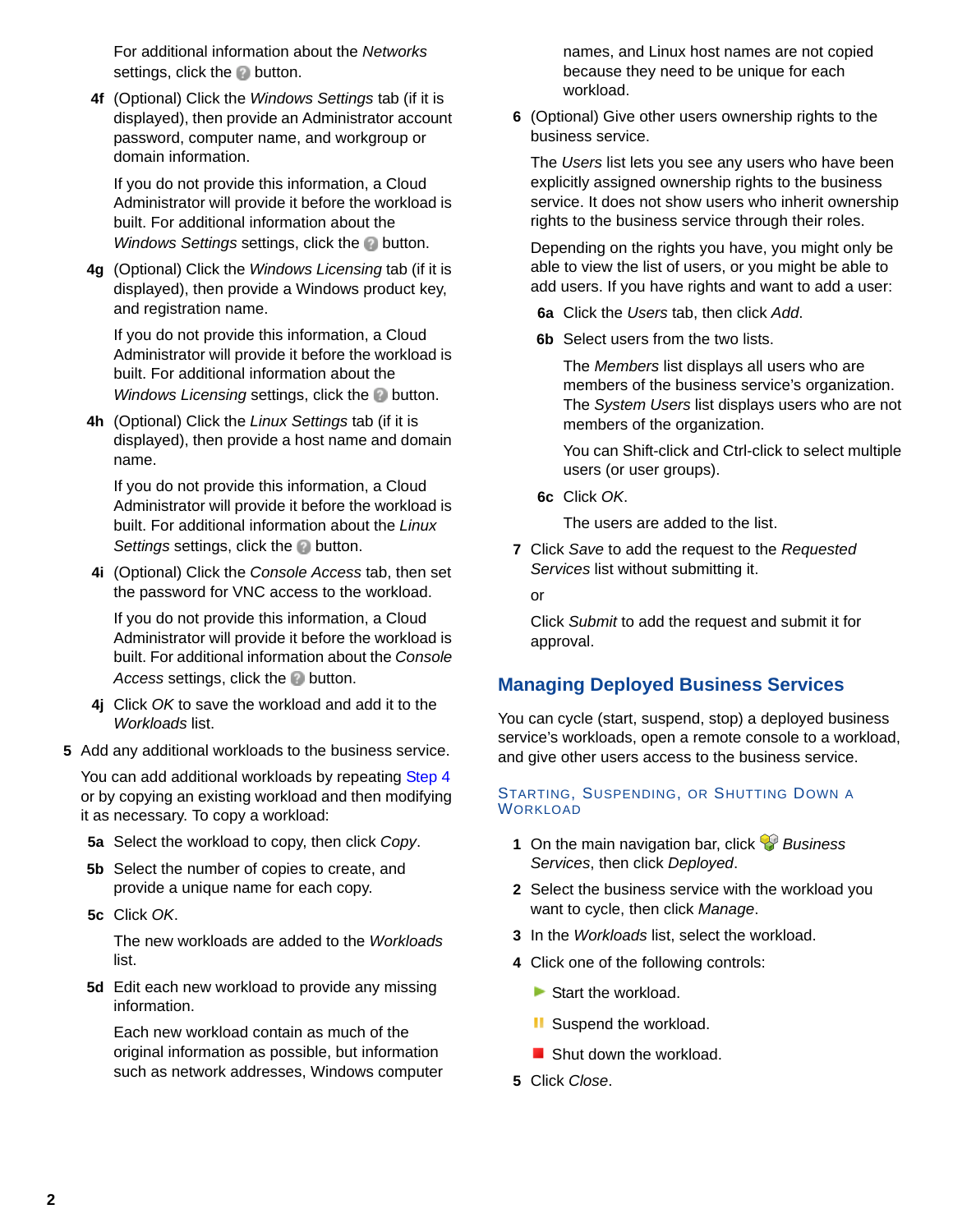### OPENING A WORKLOAD CONSOLE

Cloud Manager provides remote access to workloads via a VNC console.

- **1** On the main navigation bar, click *Business Services*, then click *Deployed*.
- **2** Select the business service with the workload you want to access, then click *Manage*.
- **3** In the *Workloads* list, select the workload, then click *Console*.

If the *Console* action is not available, your Cloud Administrator has not enabled remote console access.

**4** Specify the console password to log in.

After you log in, a remote console session is opened to the workload. Most functions of the remote console work the same as the local console. However, if you need to use special key sequences such as Ctrl+Alt+Del, you must select them from the *Send Special Key Sequence* menu located at the top of the console.

**5** When you have finished, close the browser window to end the session.

### DELEGATING OWNERSHIP OF A BUSINESS SERVICE

By default, the following users have ownership rights to a business service:

- The creator of the business service
- All Business Service Owners for the business group that the business service belongs to
- All Business Service Owners for the organization
- All Organization Managers

If necessary, you can delegate ownership to other users. When you do so, the user receives rights to view, manage, and change the business service.

- **1** On the main navigation bar, click *Business Services*, then click *Deployed*.
- **2** Select the business service to which you want to give another user access, then click *Manage*.
- **3** Click the *Users* tab to display the *Business Service Owner* list.
- **4** Click *Add*, select the users or user groups you want to give access to the business service, then click *OK*.

You can Shift-click and Ctrl-click to select multiple users and user groups.

If the *Add* action is not available, you do not have rights to give access to other users.

## **Changing Deployed Business Services**

You can change a business service's details (expiration date and business purpose) and workloads. Any change (including changing the expiration date and business purpose) generates a change request that must be approved before the changed business service can be redeployed.

### CHANGING A BUSINESS SERVICE'S DETAILS

- **1** On the main navigation bar, click *Business Services*, then click *Deployed*.
- **2** Select the business service, then click *Change*.
- **3** Modify the details for the business service:

**Expiration Date:** Specify the date you want the business service to no longer be available.

**Business Purpose:** Provide details that explain the purpose or justification for the change to the business service.

**4** Click *Submit* to submit your business service change request.

or

If you don't want to submit the change request at this time, click *Save* to save the change request.

A change icon  $\mathcal{D}$  is added next to the business service name in the *Deployed* list to indicate that a change request has been generated and added to the *Requests* list. If you saved the change request rather than submitting it, you must go to the *Requests* list to edit the request or submit it.

#### REASSIGNING A BUSINESS SERVICE TO A DIFFERENT BUSINESS GROUP

You can reassign a business service to a different business group if 1) you have rights to the other business group and 2) the business group's resources (hypervisor, service levels, and so forth) support the business service's workloads.

- **1** On the main navigation bar, click *Business Services*, then click *Deployed*.
- **2** Select the business service, then click *Change*.
- **3** In the *Business Group* list, select the target business group.
- **4** Click *Submit* to submit your business service change request.

or

If you don't want to submit the change request at this time, click *Save* to save the change request.

A change icon  $\mathcal{V}$  is added next to the business service name in the *Deployed* list to indicate that a change request has been generated and added to the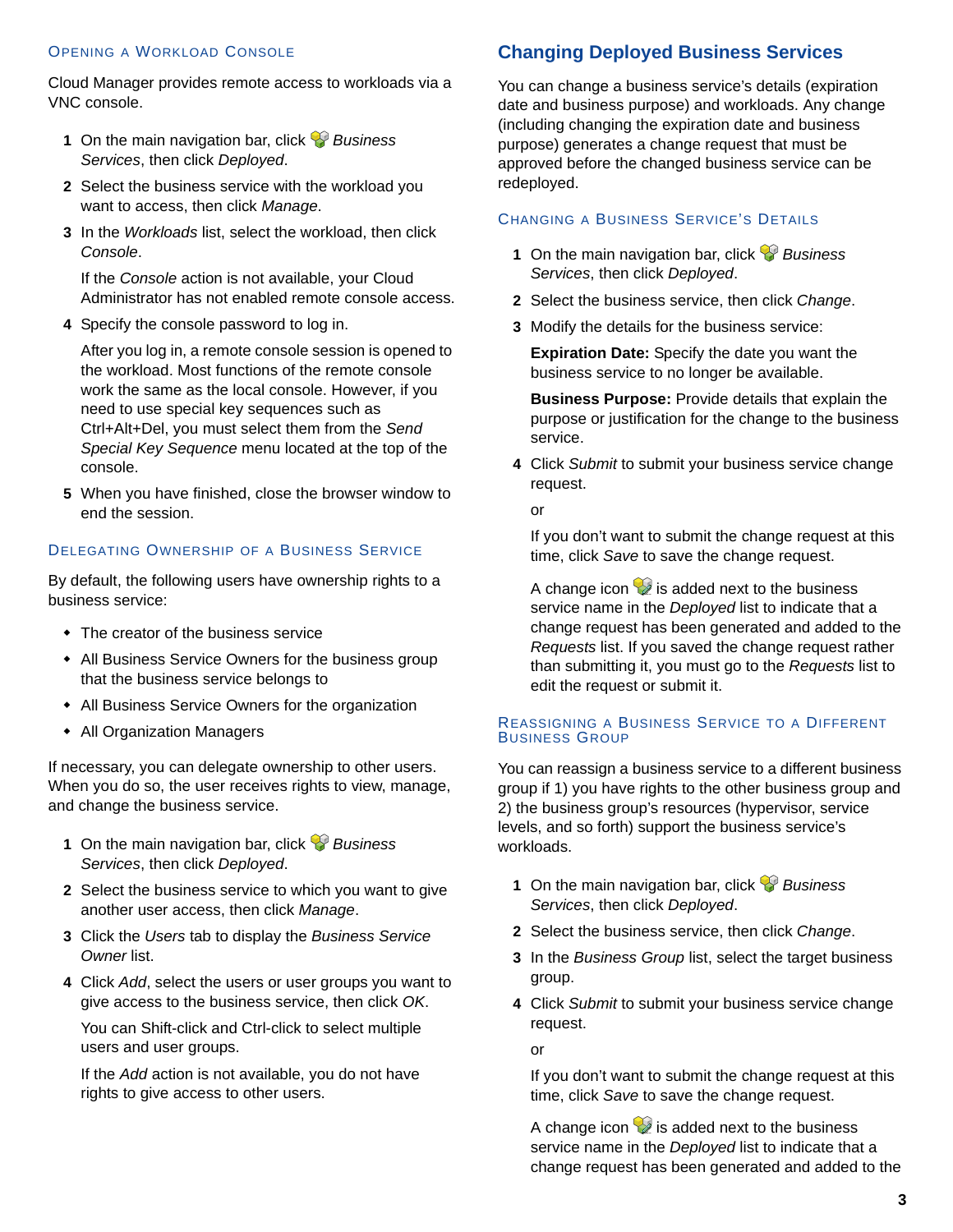*Requests* list. If you saved the change request rather than submitting it, you must go to the *Requests* list to edit the request or submit it.

### ADDING A WORKLOAD

- **1** On the main navigation bar, click *Business Services*, then click *Deployed*.
- **2** Select the business service to which you want to add a workload, then click *Change*.
- **3** On the *Workloads* tab, click *Add* to display the Select Workload Template dialog box.

The dialog box displays a list of workload templates. A template is the basis for a workload, providing basic workload settings and costs.

- **4** Select the workload template from which to create the workload, then click *OK* to display the Configure Workload dialog box.
- **5** On the *Resources* tab, specify a name for the workload, select a service level, and customize the resources allocated to the workload.

If the resources are locked, you cannot customize them. For additional information about the *Resources* settings, click the button.

**6** Click the *Disks* tab to configure the workload's disks.

The workload's mandatory disks are listed. The mandatory disks are created with the workload and cannot be customized.

If the *Add* action, located above the list, is available, there are optional disks you can create for the workload. Click *Add*, then specify the size for the disk

For additional information about the *Disks* settings, click the  $\bullet$  button.

**7** Click the *Networks* tab (if it is displayed), select a network interface card, then assign the network and configure the network address and name servers.

For additional information about the *Networks* settings, click the **p** button.

**8** (Optional) Click the *Windows Settings* tab (if it is displayed), then provide an Administrator account password, computer name, and workgroup or domain information.

If you do not provide this information, a Cloud Administrator will provide it before the workload is built. For additional information about the *Windows*  **Settings settings, click the button.** 

**9** (Optional) Click the *Windows Licensing* tab (if it is displayed), then provide a Windows product key and registration name.

If you do not provide this information, a Cloud Administrator will provide it before the workload is built. For additional information about the *Windows Licensing* settings, click the **button**.

**10** (Optional) Click the *Linux Settings* tab (if it is displayed), then provide a host name and domain name.

If you do not provide this information, a Cloud Administrator will provide it before the workload is built. For additional information about the *Linux*  **Settings settings, click the button.** 

**11** (Optional) Click the *Console Access* tab, then set the password for VNC access to the workload.

If you do not provide this information, a Cloud Administrator will provide it before the workload is built. For additional information about the *Console Access* settings, click the **button**.

- **12** Click *OK* to save the workload and add it to the *Workloads* list.
- **13** Click *Submit* to submit your business service change request.

or

If you don't want to submit the change request at this time, click *Save* to save the change request.

A change icon  $\mathcal{D}$  is added next to the business service name in the *Deployed* list to indicate that a change request has been generated and added to the *Requests* list. If you saved the change request rather than submitting it, you must go to the *Requests* list to edit the request or submit it.

### MODIFYING A WORKLOAD

- **1** On the main navigation bar, click *Business Services*, then click *Deployed*.
- **2** Select the business service with the workload you want to modify, then click *Change*.
- **3** On the *Workloads* tab, select the workload to modify, then click *Edit*.
- **4** Modify the workload settings as desired.

For information about the workload settings, click the **D** button.

- **5** Click *OK* to save the workload changes.
- **6** Click *Submit* to submit your business service change request.

or

If you don't want to submit the change request at this time, click *Save* to save the change request.